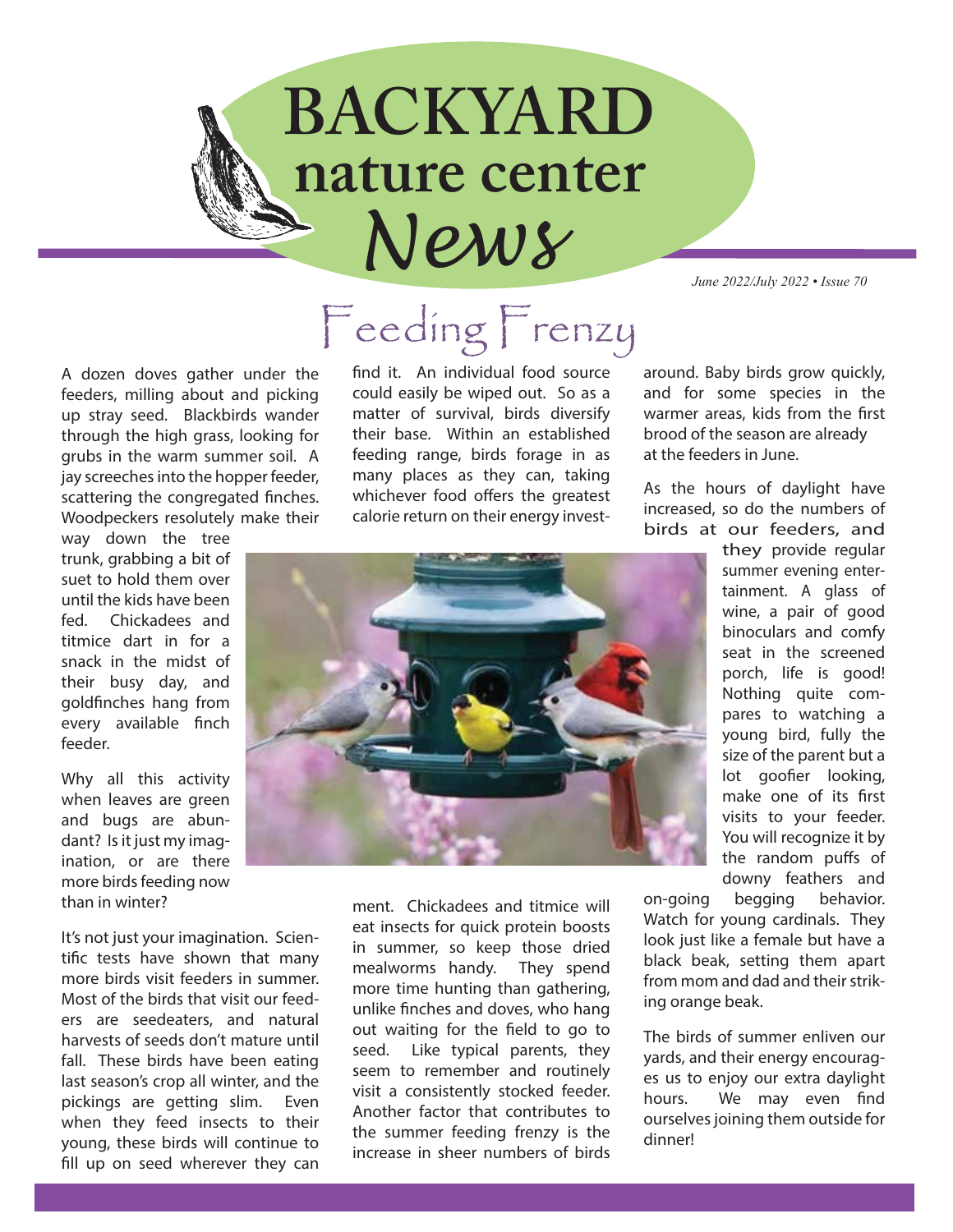## Where did my Goldfinch Go?

All spring the goldfinch pack feeders filled with sunflower and sunflower hearts. Especially the mesh feeders where as many as a dozen can feast there together! It's a visual delight. What a success we are that we can accommodate that much color in our yards. Then…. come mid- summer and folks are calling the store asking "what happened to my goldfinch?" Was it a hawk? No. Is something wrong with my seed? No. Do they no longer like the feeder I bought just for them? No. The answer is easy. Goldfinch are one of our year-round residents who waits until wildflowers like native thistle, go to seed. Then they move out to wild areas, away from our backyards, to nest. We will see them at summer's end. Some will no longer have their bright mating plumage but you'll know them and they'll remember you because the feeder is fresh and full and dependable.



### Protect your birdbath from Mosquitos!

Mosquitos cannot lay their eggs in moving water. A "Water Wiggler" seems just too easy but it works and the motion is an instant bird attractor.

Two tiny feet whirling about moving the water in a circular motion. Two batteries keep it going all season long. Also comes in a solar version.

A second solution is a Mosquito Dunk, which looks like a small donut. Float a tiny piece of the donut in the bath and it safely eliminates mosquito larvae.

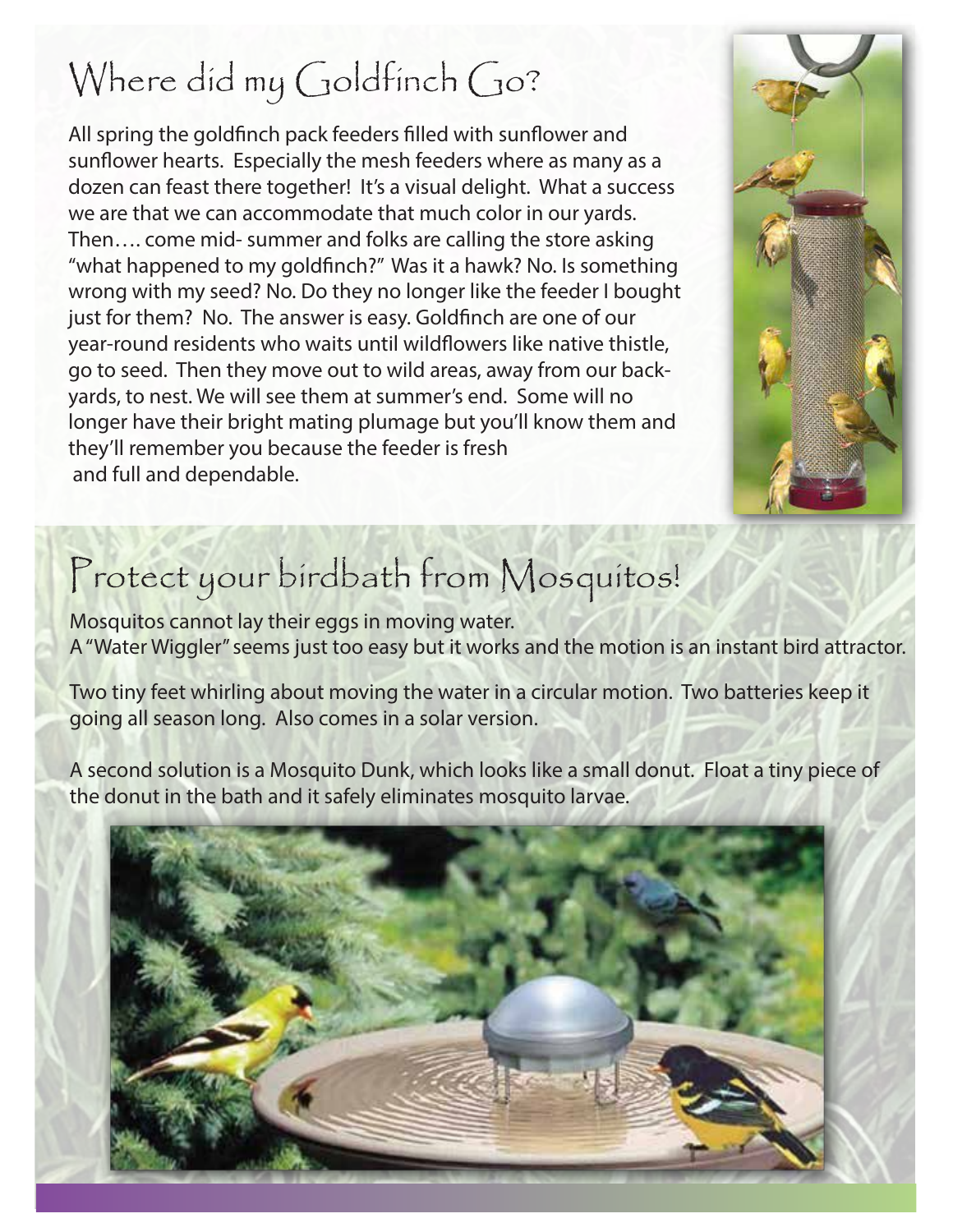# Words to Live By

Life is short. Forgive quickly. Love truly. Laugh often. Listen fully. Be courageous. Be true. Be sincere. Be you.





#### *Having trouble identifying that bird?*

I highly recommend downloading to your phone or computer, the Merlin Bird ID. It's an interactive tool from Cornell Lab of Ornithology. Merlin can help you identify over 6,000 bird species including photos, bird calls and range maps. You don't need to be "techy". It's very easy to use and now you can even use your phone to identify a bird call in your own yard or out birding around the country.

Go to your App store and download Merlin Bird ID, or connect with the App on our website at:

Backyardnaturecenter.com